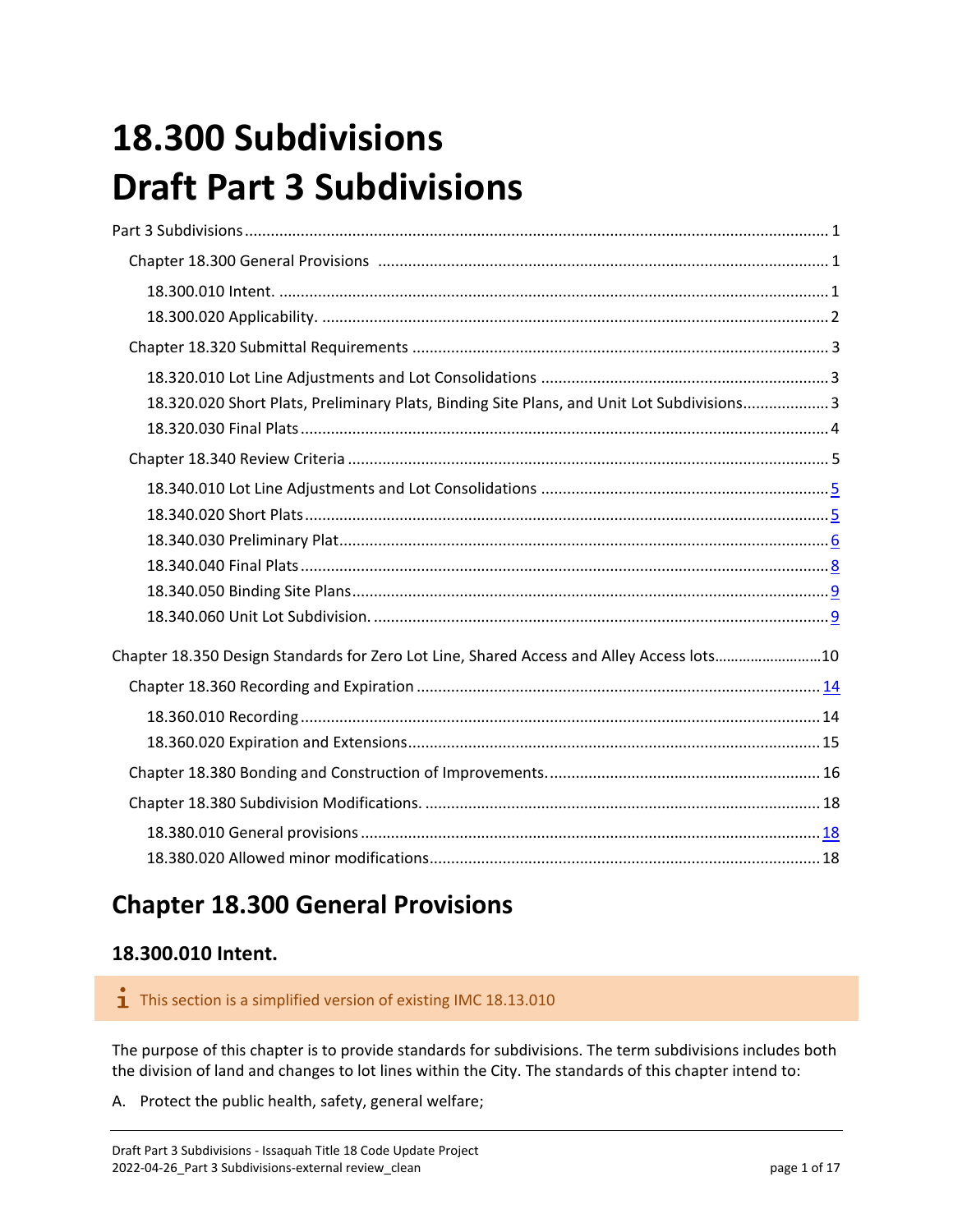- B. Promote high-quality, attractive, and orderly development;
- C. Provide adequate and coordinated public facilities, connectivity, circulation, utilities, and services;
- D. Ensure efficient use of land, conservation of environmentally sensitive areas, and development designed to take maximum advantage of site characteristics;
- E. Facilitate timely and predictable project review; and
- F. Comply with the provisions of this Title, the Issaquah Comprehensive Plan, and Chapter 58.17 RCW.

### <span id="page-1-0"></span>**18.300.020 Applicability.**

**T** This section is a simplified version of existing IMC 18.13.020 with the addition of text that frames the differences between the different categories of subdivisions, when they would apply, and text to explain that there are other relevant standards that are not repeated here.

This chapter applies to any division of land into two or more lots as well as lot line adjustments or lot consolidations between existing lots. This chapter focuses on submittal requirements, lot and subdivision standards, and review criteria. Additional Titles and chapters of the IMC are also relevant to the subdivision and development process, including those addressing development standards, critical area regulations, review and notice procedures, and fees. The review type for each subdivision is described (procedures section)\_\_\_\_\_\_\_\_\_.. Generally, divisions of 4 or fewer lots (including lot line adjustments, unit lot subdivisions and binding site plans) will require an Administrative Decision; preliminary plats of 5 or greater lots will be a Hearing Examiner Decision (including 5+ lot binding site plans); and final plat approval will be an Administrative Decision. .

- A. Categories of subdivision are listed below and subject to permit review procedures defined in IMC 18.200 Permits and Procedures:
	- 1. Lot Line Adjustment or Lot Consolidation. The approval criteria in IMC 18.340.010 apply to changes to the location of an existing property line between two or more existing lots that does not increase the total number of lots.
	- 2. Short Plat. The standards in IMC 18.340.020 apply to division of land into four or fewer lots.
	- 3. Plat. The standards in IMC 18.340.030 and 18.340.040 apply to division of land into 5 or more lots. Plats require preliminary and final plat approvals.
	- 4. Binding Site Plan. The standards in IMC 18.340.050 provide an alternative to plats for the creation of lots for non-residential or condominium uses.
	- 5. Unit Lot Subdivision. The standards in IMC 18.340.060 provide an alternative to plats for the division of land for attached single-family dwelling units or cottage housing developments.
- B. Exceptions. These provisions do not apply to:
	- 1. Cemeteries and burial plots;
	- 2. Divisions made by testamentary provisions, or the laws of descent; or
	- 3. Property deeded to the City for right-of-way, road construction, or utility facilities..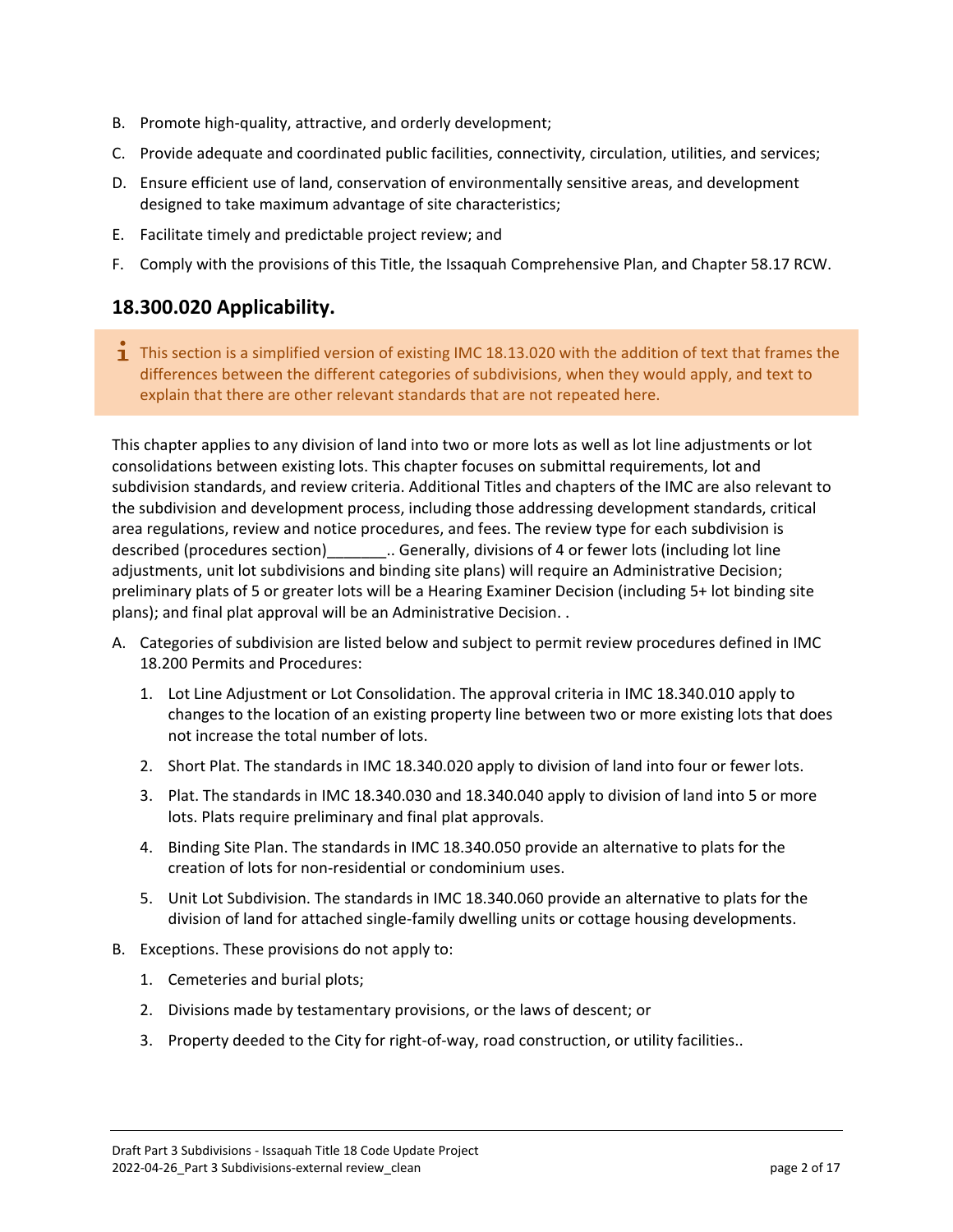- <span id="page-2-0"></span> $\mathbf I$  The existing submittal requirements from the various types of subdivisions have been combined here with minor modifications.
- $\mathbf 1$  Updated for consistency between plats and short plats since the submittal requirements and review criteria should be the largely the same. Updated broad categories (e.g., adequate provisions for utilities, drainage, and public services) cover compliance with RCWs and provide more discretion to the city than the very specific improvements listed before. Topsoil analysis requirement formerly in landscape code (IMC 18.12.040.B) brought into subsection D. An limit on the age of the title report has been added to section B.

# **Chapter 18.320 Submittal Requirements**

### <span id="page-2-1"></span>**18.320.010 Lot Line Adjustments and Lot Consolidations**

- A. An application for a lot line adjustment or lot consolidations shall include:
	- 1. A title report including all covenants and easements, prepared no longer than 30 days from the date of application; and
	- 2. A survey prepared by a Washington State licensed surveyor or other accredited professional showing existing and proposed lot lines as well as the location of all easements, utilities, and critical areas.

### <span id="page-2-2"></span>**18.320.020 Short Plats, Preliminary Plats, Binding Site Plans, and Unit Lot Subdivisions**

An application for a short plat, preliminary plat, binding site plan and unit lot subdivision shall include the following items for a complete application. Items may be waived if the items are not applicable to the particular proposal:

- 1. Vicinity map adequate to identify the location of the plat in relationship to its surroundings.
- 2. Title report including all covenants and easements, prepared no longer than 30 days from the date of application; copies of the easement documents are also required.
- 3. Certification that all contiguous land in the same ownership is included in the application and that the applicant does not own or otherwise have a legal interest in ownership of contiguous parcels.
- 4. Tree plan consistent with Chapter 18.812 IMC, Tree Preservation and a laboratory topsoil analysis evaluating the practical use of the soil and/or proposed retention for use in the final landscape design.
- 5. SEPA checklist, unless exempt per Chapter 18.800 IMC, Environmental Policy .
- 6. Drainage and stormwater plan conforming to Chapter 13.28 IMC, Stormwater Management Policy;
- 7. Traffic study consistent with the requirements of Chapter 18.208 IMC,Transportation Concurrency, including provisions for sidewalks, traffic calming, and other planning features that assure safe walking conditions for students who walk to and from school, users of public transit, and other pedestrians.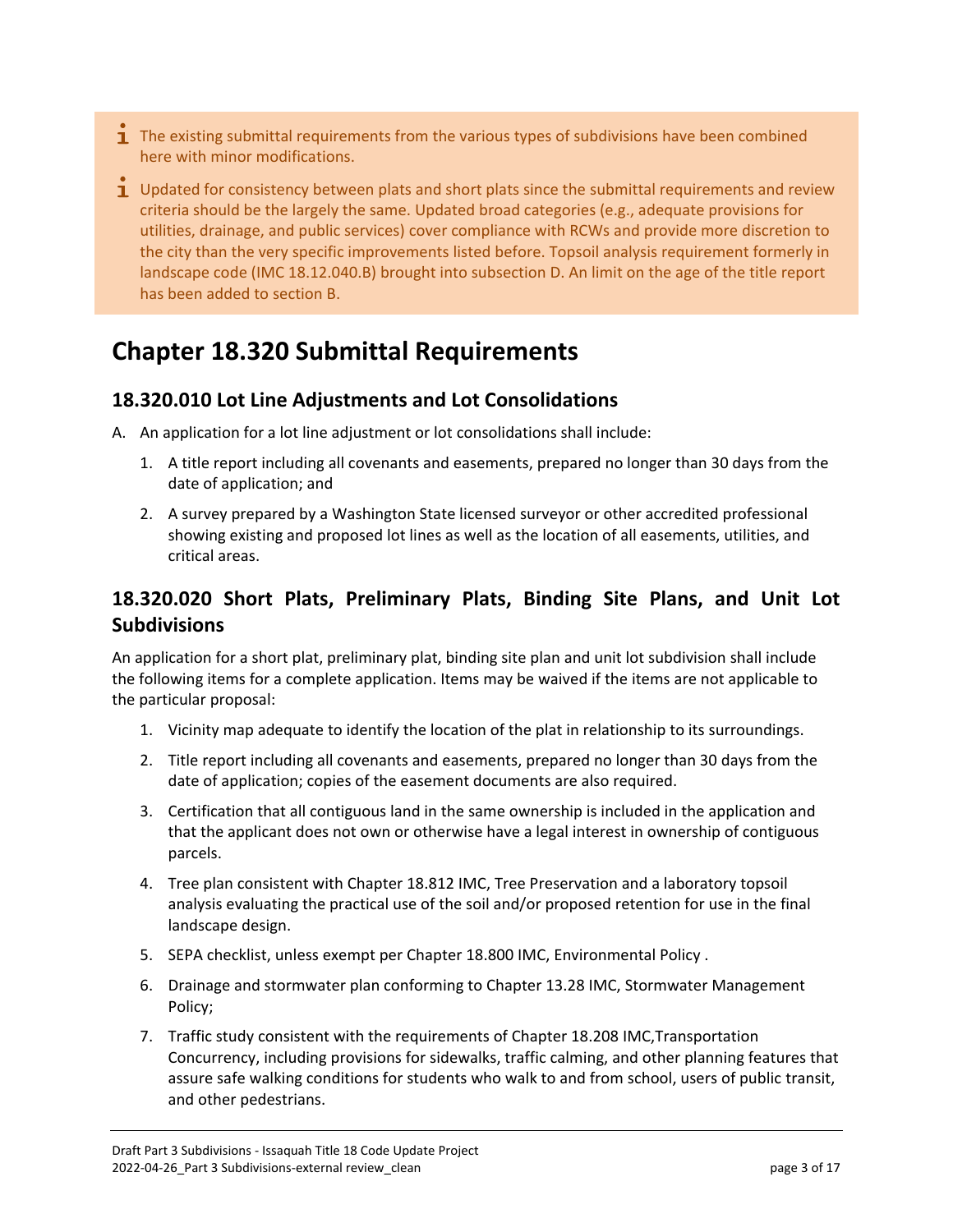- 8. Letter of water and sewer availability if other than City of Issaquah.
- 9. Plat drawing(s) that include:
	- a. The subdivision name and number;
	- b. Name and address of the owner, land surveyor, and engineer;
	- c. The date of preparation, the true north point, and graphic scale;
	- d. The legal description of the property to be subdivided;
	- e. Monumentation of all exterior corners and streets surveyed by a state-licensed land surveyor;
	- f. The location of existing and proposed property lines, streets, sidewalks, parks and open spaces, utility lines, fire hydrants, existing buildings to be retained, and easements on site and within 100 feet of the subject property; development details, such as proposed building footprints or detailed site features must not be shown;
	- g. The acreage of land to be subdivided; the number of lots, the area and dimensions of all lots; and the approximate square footage and approximate percentage of total acreage in open space;
	- h. The location and square footage of all dedicated rights-of-way, utility easements and tracts;
	- i. Delineation of any critical areas or environmental features on site or within 100 feet of subject property;
	- j. Grading plan with existing (solid) and proposed (dotted) elevation contours at minimum five-foot intervals both on and at least 100 feet beyond the boundaries of the proposed plat with references to the United States Coast and Geodetic Survey (U.S.C. and G.S.) datum
- 10. Phasing plan if phasing is proposed.

### <span id="page-3-0"></span>**18.320.030 Final Plats**

An application for final plat approval shall include:

- 1. Copy of the proposed final plat;
- 2. A plat certificate from a title insurance company documenting the ownership and title of all interested parties in the plat and listing all encumbrances. The certificate must be dated within 30 days from the date of the application.
- 3. A title report, prepared no longer than 30 days from the date of application, confirming the land and the proposed subdivision is vested in the name of the owner whose signature appears on the Plat Certificate;
- 4. Evidence that required facilities and improvements required by the preliminary plat have been completed or that the applicant has submitted a performance bond or other security for deferred improvements;
- 5. As-built plans on reproducible material acceptable to the Public Works Department;
- 6. Private covenants intended to be recorded with the final plat;
- 7. Maintenance agreements, easement and other similar documents required by preliminary plat approval; and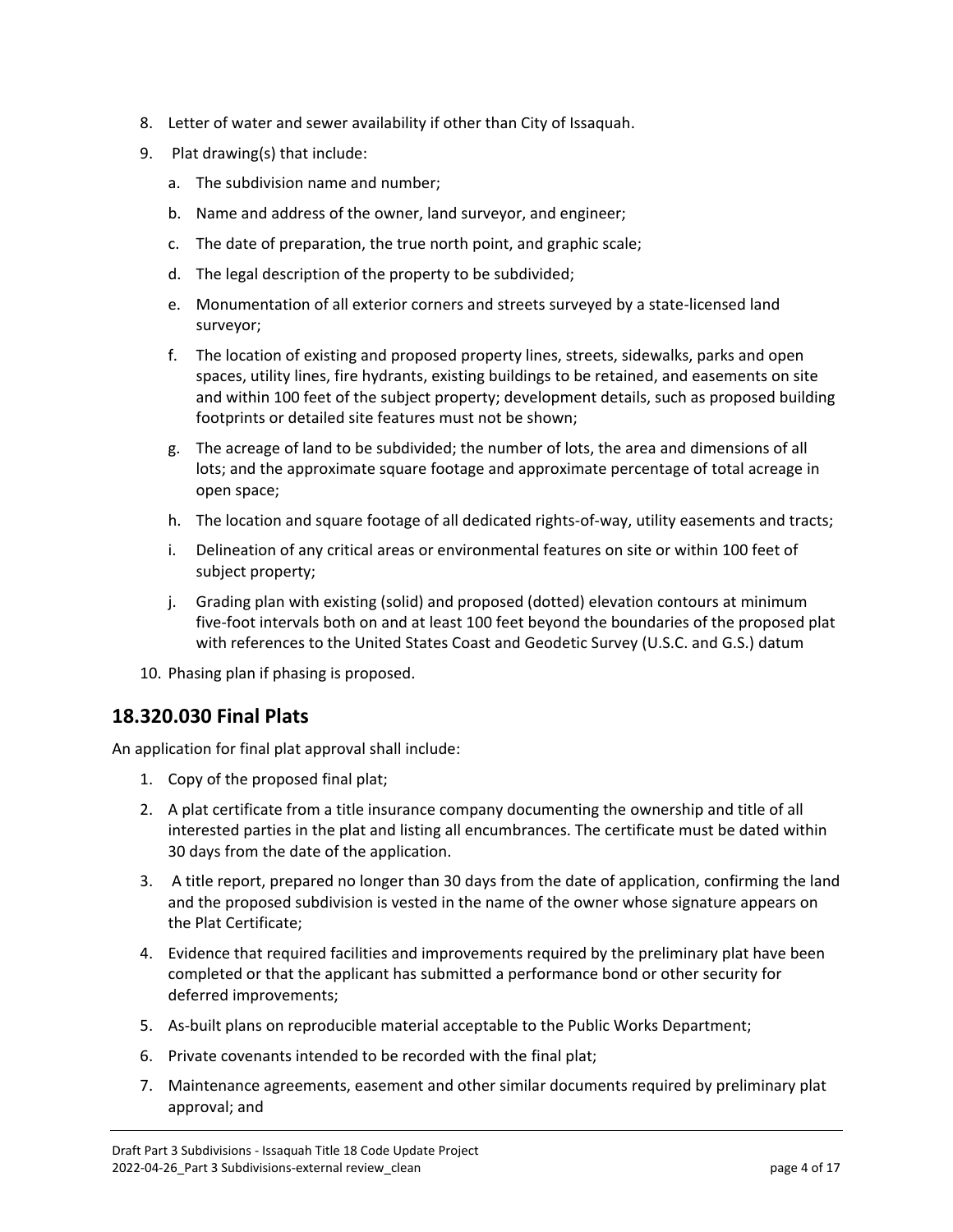8. Any additional pertinent information necessary to ensure compliance with the conditions of the preliminary plat approval.

# <span id="page-4-0"></span>**Chapter 18.340 Review Criteria**

### <span id="page-4-1"></span>**18.340.010 Lot Line Adjustments and Lot Consolidations**

 $\mathbf{I}$  This chapter is from existing IMC 18.13.430 with clarity on submittal requirements and review criteria. Added lot consolidations as part of this section. Added a new requirement that lot line adjustments can't cause a more nonconformity with critical areas regulations IMC 18.302.020.A.3.

The proposed lot line adjustment or lot consolidation must comply with the following criteria:

- A. No additional lots are created;
- B. None of the new lot configurations include more than one zone;
- C. Compliance with all requirements of the zoning code for the zoning district, in which the property is located as identified on the zoning map, such as lot size, required yards and floor area ratio, and the degree of non-conformance on existing nonconforming lots with respect to lot size, required yards and floor area ratio is not increased and the adjustment does not create non-conformity with the adopted building and fire codes;; and
- D. All lots are adjacent to, or have a legally created means of access to, a public street.

### <span id="page-4-2"></span>**18.340.020 Short Plats**

#### **T** This chapter is a merge of existing IMC  $18.13.350 - 410$ .

The proposed short plat must comply with all of the following criteria:

- A. Protects public health, safety, and welfare.
- B. Adequate provisions have been provided for:
	- 1. Natural amenity areas and landscaping;
	- 2. Utilities including water, sanitary sewage disposal, storm drainage, erosion control and other public services that are consistent with applicable standards and plans; and
	- 3. Roads and sidewalks including dedications, and easements to provide access to all lots that is consistent with current standards and plans including Chapter 18.602 IMC, Circulation Facilities; and access is safe and efficient for vehicular and pedestrian circulation, including safe routes to schools.
- **T** The following section includes new subdivision design criteria, consistent with Title 18 Goals and Outcomes Chart Goal 13 to add subdivision design criteria that incorporate basic design features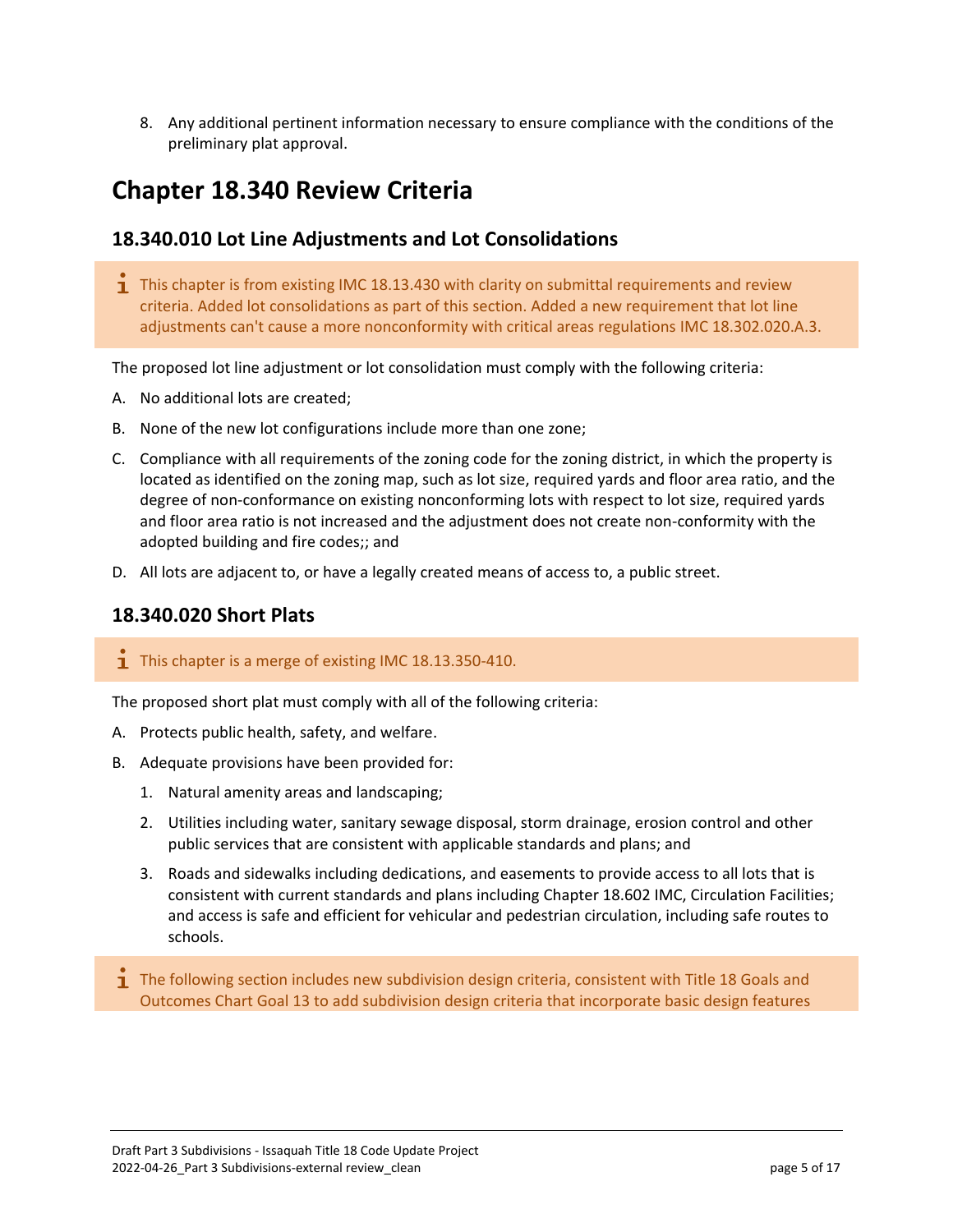that are important to the community, such as street connections, relationship to the street, public realm, etc.

- C. Provides cohesive neighborhood pattern and connected circulation within and beyond the short plat. This residential neighborhood pattern is generally designed in a grid based on the following guidelines:
	- 1. Streets are connected and contiguous, cul-de-sacs or street-ends are discouraged, and a future connection to adjacent public street or non-motorized through access is encouraged;
	- 2. Block lengths, including access drives do not exceed 250 feet;
	- 3. New streets connect to existing street stubs on adjacent property;
	- 4. All new lots are designed to face the street frontage; and
	- 5. Lots accessed from an alleyway by vehicle are preferred over lots that have driveways on the public street, and if existing alleys are adjacent to the subdivision, these alleys must be extended and used for vehicle and driveway access.
- D. Complies with all applicable zoning, land use, lot size, subdivision, development, environmental, and other relevant standards of the city.
- E. Serves the public interest and does not create new hazards. All lots intended for development must be buildable without need for a reasonable use variance due to critical areas, flooding hazards, buffers, or other site features.

### <span id="page-5-0"></span>**18.340.030 Preliminary Plat**

**T** This section is a merge of existing IMC 18.13.060-18.13170. Many of the previous standards are covered in the procedures section (the future IMC 18.200 Permits and Procedures) and have been removed. Submittal requirements have been standardized across applications. Review criteria added consistent with RCWs and other standards in this Title.

The proposed preliminary plat must comply with RCW 58.17.110 and the following criteria:

- A. Protects public health, safety, and welfare, including adequate provisions have been made for:
	- 1. Natural amenity areas, open spaces, playgrounds, parks, and other recreation, consistent with Chapter 18.612 IMC, Community Spaces and Green Necklace;
	- 2. Utilities including water, sanitary sewage disposal, storm drainage, erosion control and other public services that are consistent with applicable standards and plans; and
	- 3. Roads and sidewalks including dedications, and easements to provide access to all lots that are consistent with applicable standards and plans including Chapter 18.602 IMC, Circulation Facilities; and access is safe and efficient for vehicular and pedestrian circulation, including safe routes to schools.
- B. Provides cohesive and connected circulation within and beyond the plat, including access to a public road for each lot. The residential neighborhood pattern is generally designed in a grid based on the following guidelines: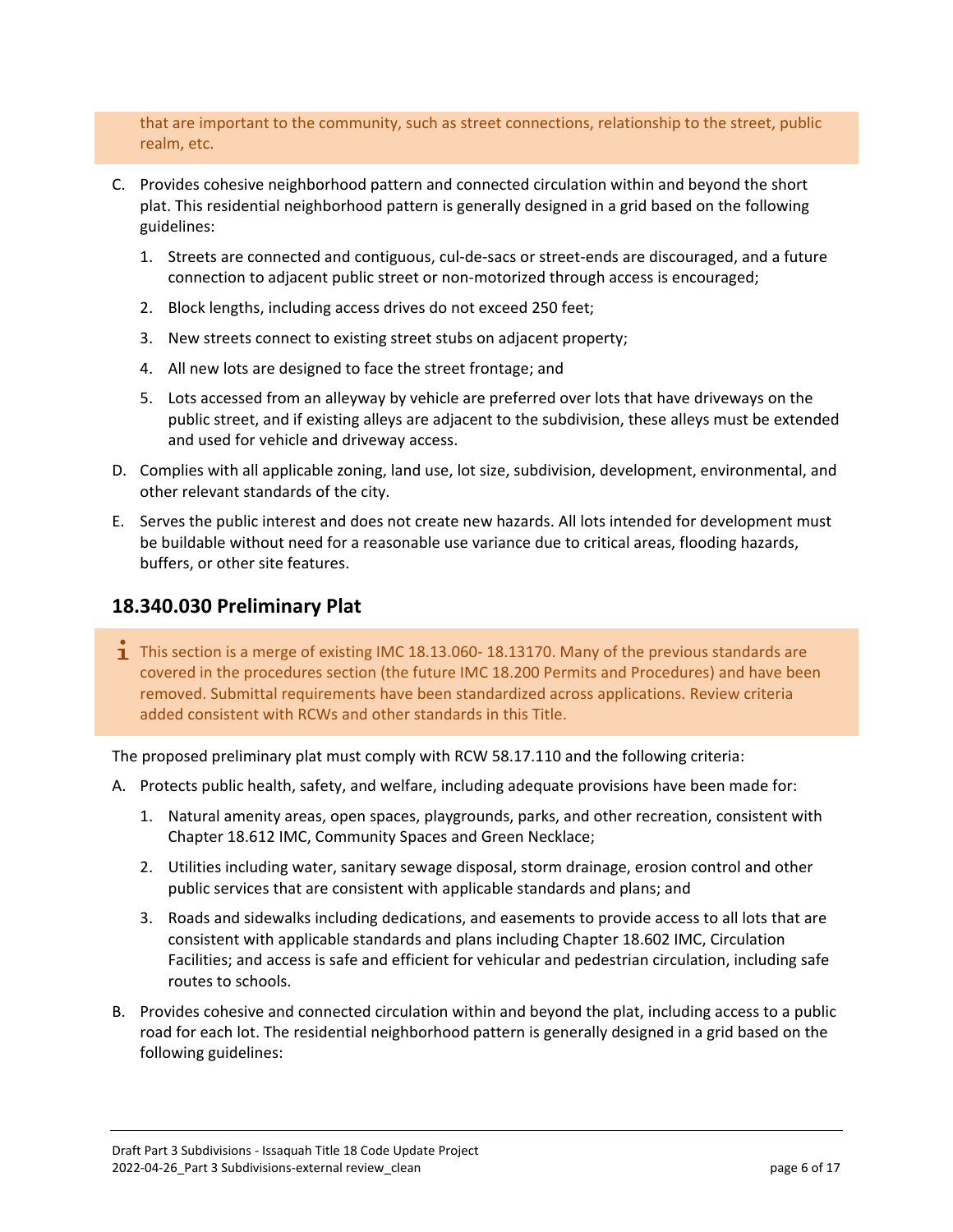- 1. New streets are connected and contiguous to encourage compact and walkable neighborhoods and connections between neighborhoods. Cul-de-sacs or street-ends are discouraged. A future connection to adjacent public street or non-motorized through access is encouraged.
- 2. Block lengths do not exceed 250 feet in any dimension or 1,600 feet in perimeter.
- 3. New streets connect to existing street stubs on adjacent property.
- 4. All new lots are designed to face the primary street frontage.
- 5. Lots accessed from an alleyway by vehicle are preferred over lots that have driveways on the public street. If existing alleys are adjacent to the subdivision, these alleys must be extended and used for vehicle and driveway access.
- C. Design Requirements

1. All lots must meet minimum lot size requirements for the property as established by this Title, and the lot arrangement and orientation of the homes should complement the lot arrangement and orientation of the existing neighborhood

2. The placement and orientation of lots and homes should consider privacy, solar orientation, access, location and access to open space and natural spaces that can contribute to the overall livability of the home and its relationship to the surrounding environment.

3. The plat layout shall meet the design principles of IMC Terrain Management Chapter to respect the natural features including topography and critical areas. The plat must be designed to preserve and enhance as many of these valuable features as possible and comply with IMC Tree Chapter.

3. Native Growth Protection Areas (NGPAs) shall be created and dedicated as an easement where the preservation of native vegetation is reasonably necessary to control surface water and erosion, maintain slope stability, provide visual and aural buffering, protect plant and animal habitat, or otherwise protect critical areas. The NGPE shall require all present and future owners of the NGPA to leave undisturbed all trees and other vegetation within the NGPA, except with the express written permission of the City of Issaquah.

4. Zero lot line, shared access lots and alley access lots are encouraged. See Chapter 18.850 IMC for additional standards related to these lots.

- D. Complies with all applicable zoning, land use, lot size, subdivision, development, environmental, and other relevant standards of the city and is in conformance with the Issaquah Comprehensive Plan.
- E. Appropriate provisions for maintenance of privately owned common facilities have been made.
- F. Serves the public interest and does not create new hazards. All lots intended for development must be buildable without need for a reasonable use exception due to critical areas, buffers, or other site features.

G..

H. Approval of a preliminary plat allows the applicant to proceed with permits and construction in strict conformance to the conditions of approval required by the decisionmaker and to prepare a final plat.

### <span id="page-6-0"></span>**18.340.040 Final Plats**

A. Review Criteria.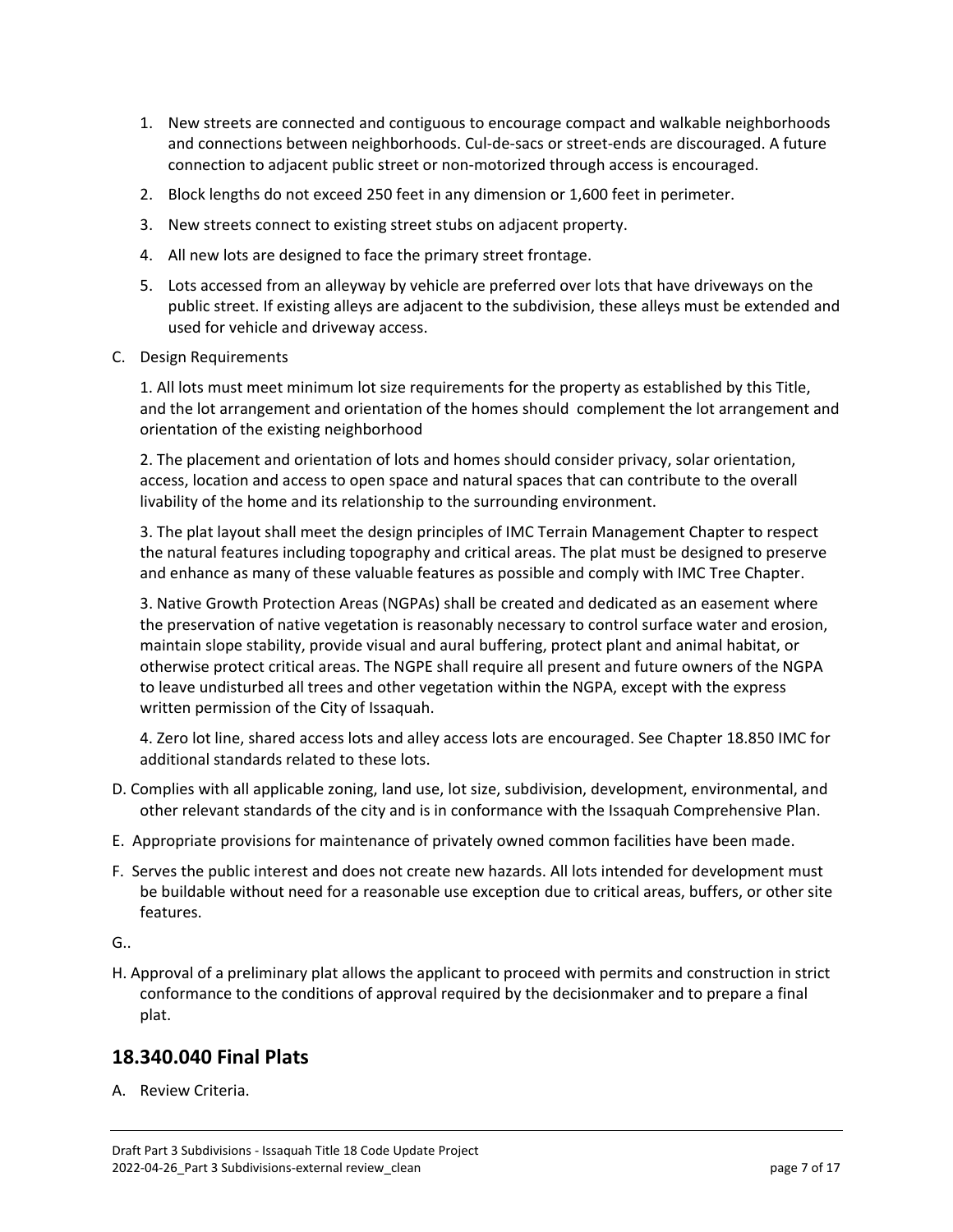The City must review a proposed final plat using the permit review procedures defined in Chapter 18.200 IMC, Permits and Procedures and grant approval only if

The final plat is in conformance with the approved preliminary plat and/or any approved modifications and complies with the following criteria;

- 1. Any inconsistencies with the approve preliminary plat are minor deviations that do not increase the number of lots, decrease any lot size by more than 10%, or substantially alter the location or nature of improvements;
- 2. The final plat is consistent with the provisions of Chapter 58.17 RCW and other applicable state and local laws;
- 3. The final plat bears the required certificates and statements of approval;
- 4. The plat is technically correct and accurate as certified by the land surveyor responsible for the plat; and
- 5. The Department verifies that the applicant has either completed the required installations. It is the intent to have all infrastructure improvements required by a preliminary approval constructed and approved by the City prior to final approval. Only in limited cases such as final lift for the roadway or other minor punch list items may the City accept a bond or other financial security in lieu of the completion and approval of the infrastructure improvements. Financial security provided by a bond, cashier's check, or other security shall be for 150% of the cost estimate of deferred improvements.

B. Final plats with changes that do not meet the criteria shall be denied unless a preliminary plat modification approval is obtained pursuant to 18.380.020 prior to getting the final plat approval. If the scope of changes to the preliminary plat cannot meet the minor modification criteria listed under 18.380.020 a new preliminary plat is required.

### <span id="page-7-0"></span>**18.340.050 Binding Site Improvement Plans**

The proposed binding site improvement plan must comply with the following criteria:

- A. The binding site improvement plan must be part of a coordinated development permit approval for nonresidential structures on land classified for either industrial or commercial use;
- B. The binding site improvement plan must set forth limitations and conditions for the use of land and include the following statement on the face of the plat:
	- 1. All development of the land described herein shall be in accordance with the binding site plan, as it may be amended. Upon completion, the improvements on the land shall be included in one or more condominiums or owned by an association or other legal entity in which the owners or owners' association has a membership or other legal or beneficial interest.
- C. In addition to the review criteria in this section:
	- 1. A binding site improvement plan of 4 or fewer lots must meet the review criteria at IMC 18.340.020 for Short Plats.
	- 2. A binding site improvement plan of 5 or more lots must meet the review criteria at IMC 18.340.030 for Preliminary Plats and IMC 18.340.40 Final Plats.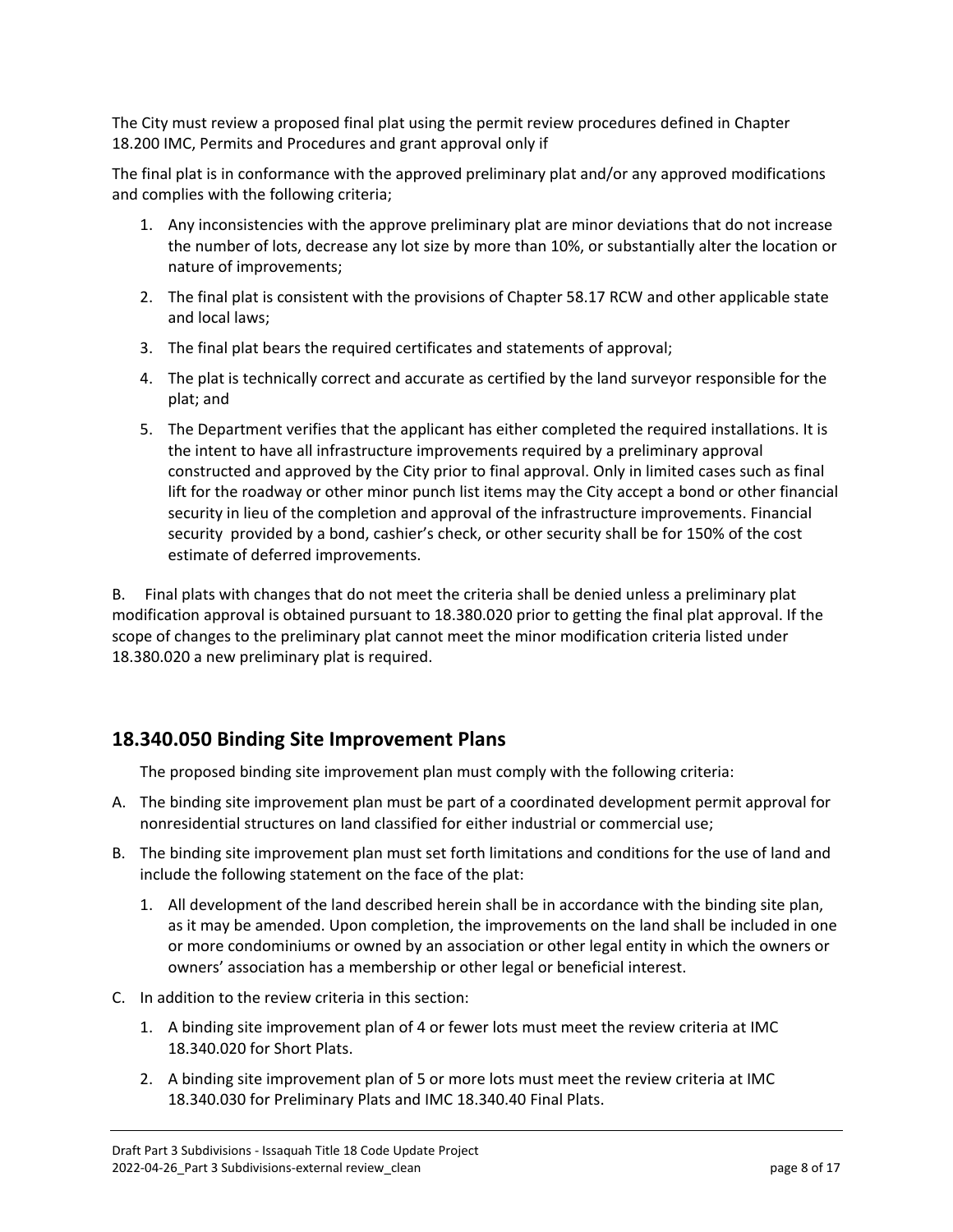#### $\mathbf{I}$  The Unit Lot Subdivision process below is new.

### <span id="page-8-0"></span>**18.340.060 Unit Lot Subdivision.**

- A. Applicability. The Unit Lot Subdivision process can be used to establish attached dwelling units/townhouses or detached small lot housing such as cottage housing.
- B. A unit lot subdivision is permitted in all zones that permit residential land uses.
- C. Review Criteria
	- 1. The City must review a proposed unit lot subdivision using the permit review procedures defined in Chapter 18.200 IMC, Permits and Procedures.
	- 2. Within a unit lot subdivision, individual unit lots do not need to conform to minimum lot area requirements, minimum density, or other applicable dimensional and development standards as long as the parent lot complies with all applicable regulations.
	- 3. Required parking for each dwelling unit within a unit lot subdivision may be provided on a separate lot than that of the dwelling unit served, if a parking and access easement is recorded.
	- 4. Required private, usable open space for each dwelling unit within a unit lot subdivision must be provided on the same lot as the dwelling unit it serves.
	- 5. Subsequent modifications may not create a nonconformity in the parent lot.
	- 6. In addition to the review criteria in this section:
		- a. A unit lot subdivision of 4 or fewer lots must meet the review criteria at IMC 18.320.020 for Short Plats.
		- b. A unit lot subdivision of 5 or more lots must meet the review criteria at IMC 18.320.030 for Preliminary Plats and IMC 18.320.040 for Final Plats.
- D. In addition to the provisions of Chapter 18.14 IMC, Recording and Expiration,the recorded unit lot subdivision must include:
	- 1. Note stating that each the unit lot is not a separate buildable lot, and that additional development of the individual unit lots may be limited as a result of the application of development standards to the parent lot,
	- 2. Easements for parking, ingress, egress, utilities, and emergency services; and
	- 3. Joint use agreements and maintenance agreements e.g. for garages, common parking spaces, common Natural Amenity Areas or open space.

# **Chapter 18.350 Additional Design Standards for zero lot line, shared access and alley access**

### **18.350.10. Zero lot line.**

This is a configuration where the house and/or garage is built up to one of the side property lines within the development, providing the opportunity for more usable side setback space. The following standard apply: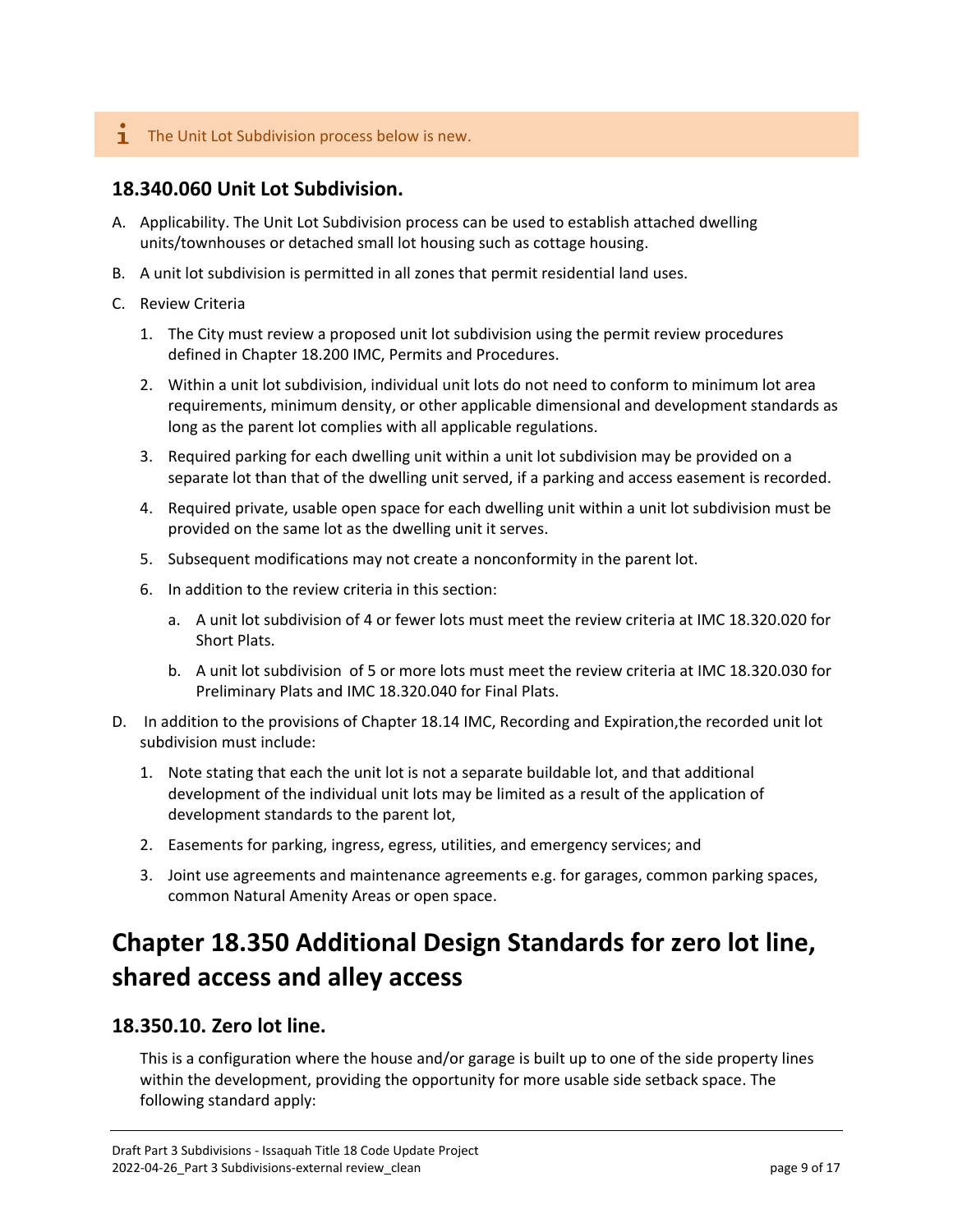1. Dwelling units and accessory structures may be placed on one interior side property line that is part of the development. The opposite side setback must be at least 10-feet.

2. Privacy wall. In order to maintain privacy, no windows, doors, air conditioning units, or any other types of openings in the walls along a zero lot line structure are allowed except for windows that do not allow for visibility into the interior side setback of the adjacent lot. Examples include clerestory or obscured windows. See Figure 18.36.030(C) below for an example of a privacy wall for a zero lot line house.

3. Eaves along a zero lot line may project a maximum of 18-inches over the interior side property line.

4. Lots intended for zero lot line homes must be noted on the plat, together with minimum side setback areas and maximum building envelopes.



### **18.350.20. Shared-access lots.**

This includes a series of lots clustered around a shared driveway. The following standards apply:

1. Maximum number of lots served by a shared-access: Six [this includes lots fronting the street on either side of the shared-access as shown in Figure 18.36.030(E)].

- 2. Maximum length and width of shared-access shall be per IMC Circulation Chapter.
- 3. Setback standards and options for lots served by a shared driveway:
	- a. Lots fronting on a public street and containing a shared driveway on one side are considered corner lots for the purpose of determining setbacks.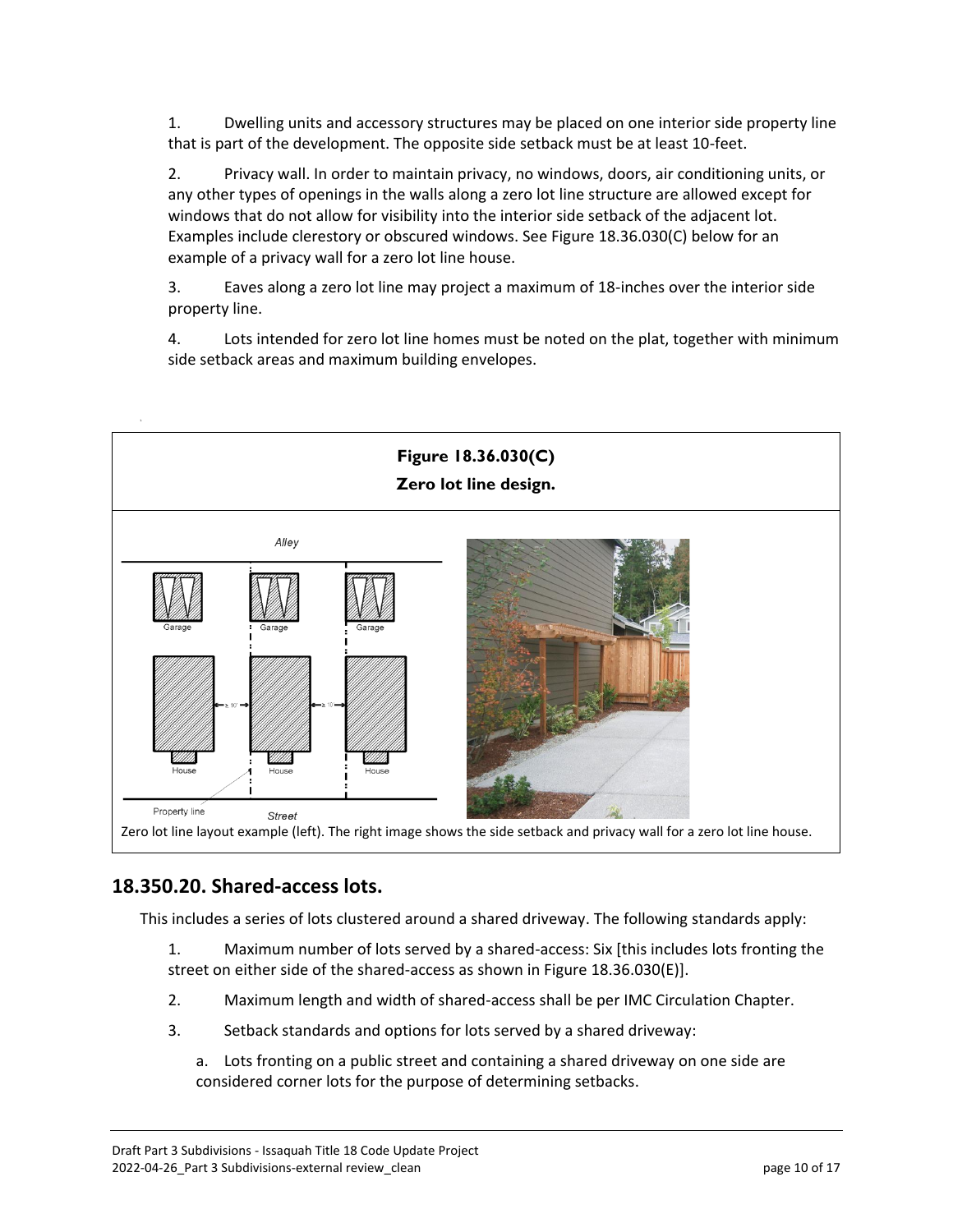b. Garages facing a shared driveway easement must be setback at least 20-feet from the easement line.

c. For interior lots featuring a shared driveway and easement extending through one side of the lot, no street setback is required. Such lots are subject to interior side setbacks on three sides. For the side of the lot featuring the access easement, the interior side setback is applied from the edge of the easement. The rear setback is located opposite the shared driveway.

d. Lots sited at the terminus of a shared driveway easement are exempt from the street setback requirement. Such lots must meet interior side setbacks on three sides and a rear setback on one side.

See Figures below for examples of subdivisions served by shared driveways and clarification of street, interior, and rear setbacks.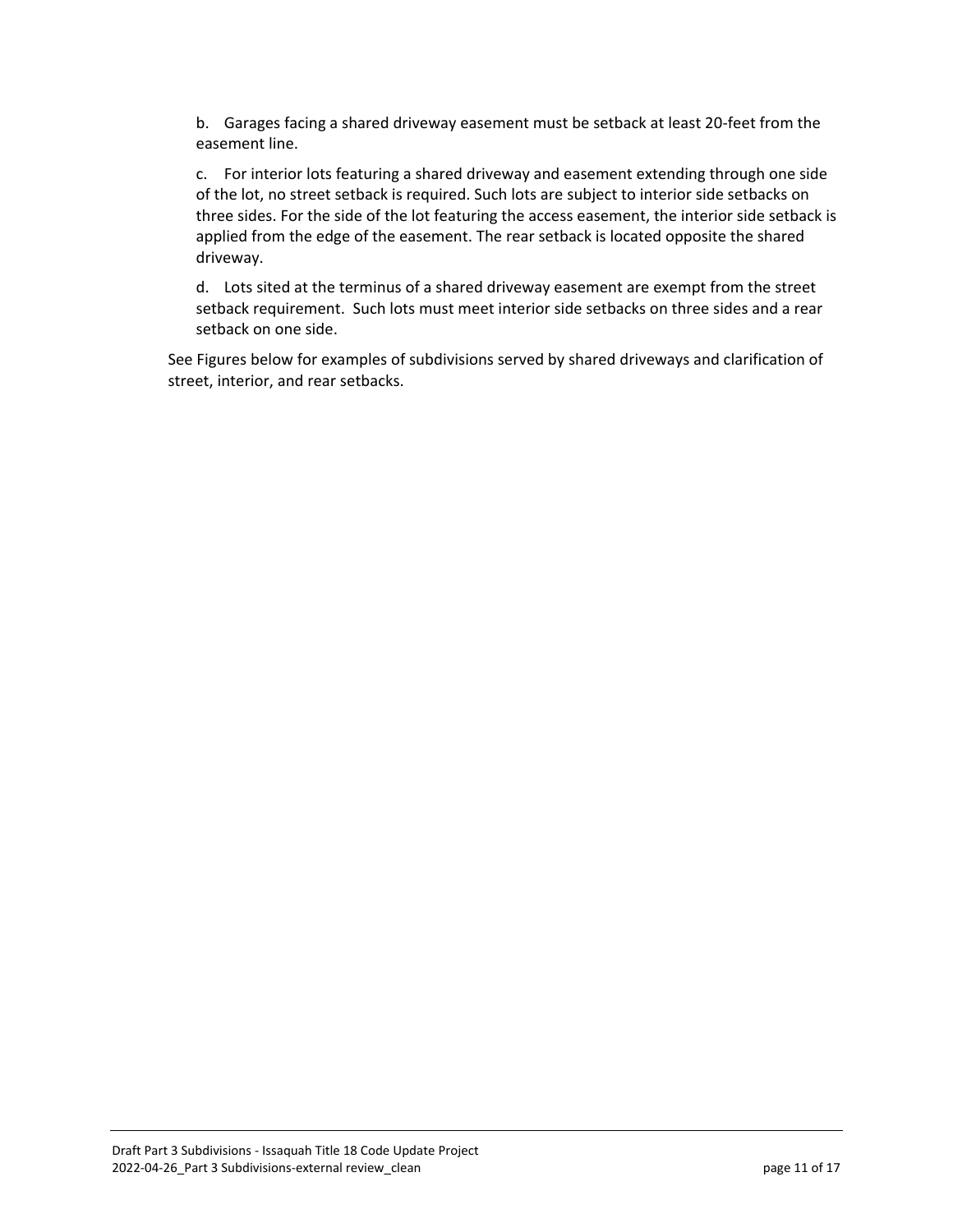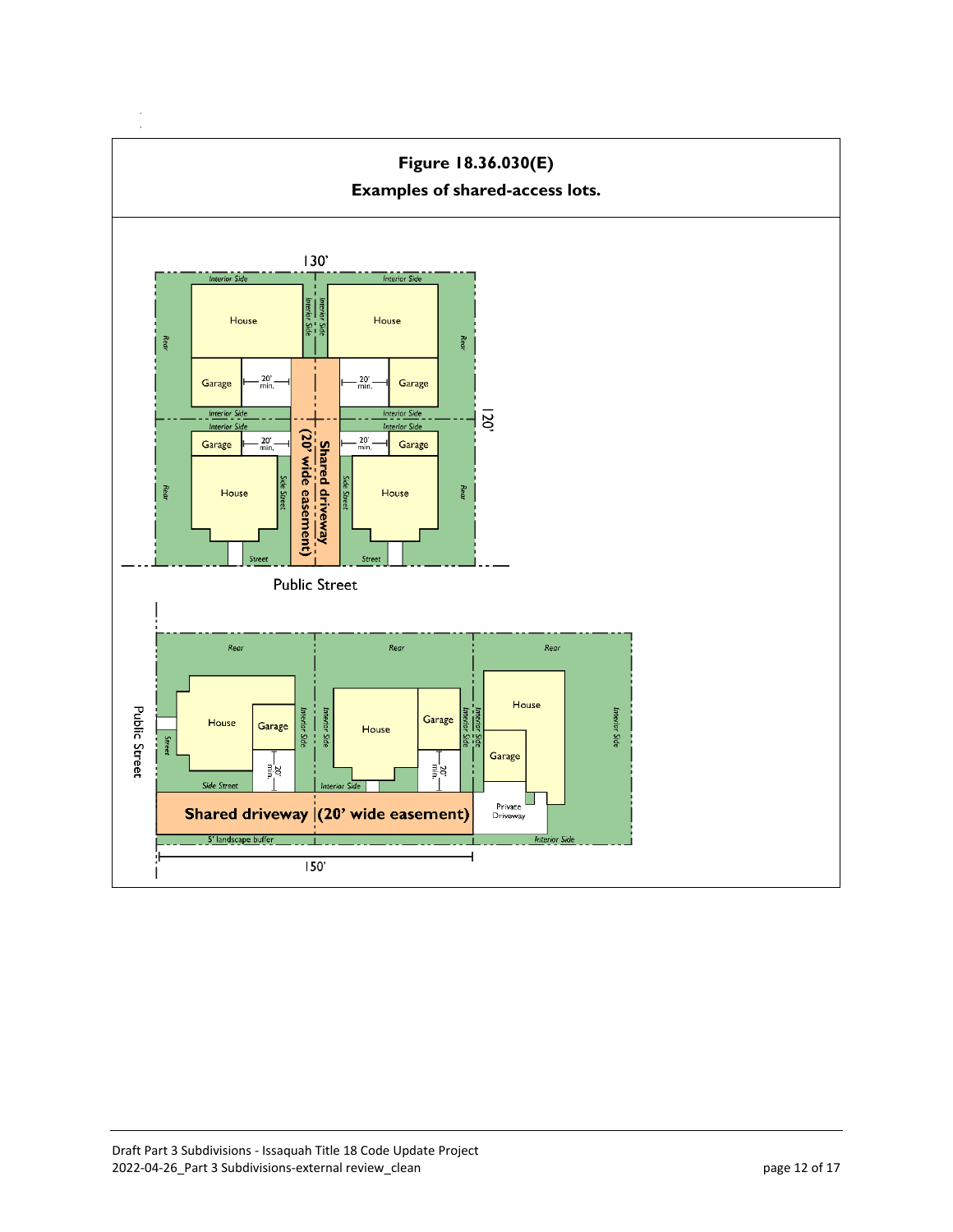

### **18.350.30 Alley access lots.**

This includes configurations where lots are provided with vehicular access by an alley designed per the most recent version of the Issaquah Engineering Design Standards. The following standards apply:

1. Alley access lots are only allowed where the lots front onto a park or trail (on the opposite side of the lot from the alley). Dead-end alleys are subject to the turn-around standards of IMC Circulation Chapter and through alleys are limited by the maximum block length standards of IMC Circulation Chapter.

2. Pedestrian access to each alley access lot must be provided by either a public street or a pedestrian easement with a sidewalk.

### <span id="page-12-0"></span>**Chapter 18.360 Recording and Expiration**

### <span id="page-12-1"></span>**18.360.010 Recording**

The proposed lot line adjustment/consolidation, short plat, final plat, binding site improvement plan or unit lot subdivision is not considered formally approved until it is filed for record with the King County Recorder's Office. Filing is the applicant's responsibility.

- A. The applicant must return the following to the Permit Center within 10 days of recording:
	- 1. One conformed, full-size hard copy of the recorded subdivision;
	- 2. A conformed electronic copy of the recorded subdivision. This can be a scan of the full-size conformed paper drawings; and
	- 3. Digital drawing files, such as Computer-Aided Design (CAD) or other acceptable software, of the approved subdivision.

### <span id="page-12-2"></span>**18.360.020 Expiration and Extensions**

A. Expiration. A subdivision approval expires unless the applicant meets all required actions of this section, as shown in Table IMC 18.360.020.A, or is granted an extension consistent with this section.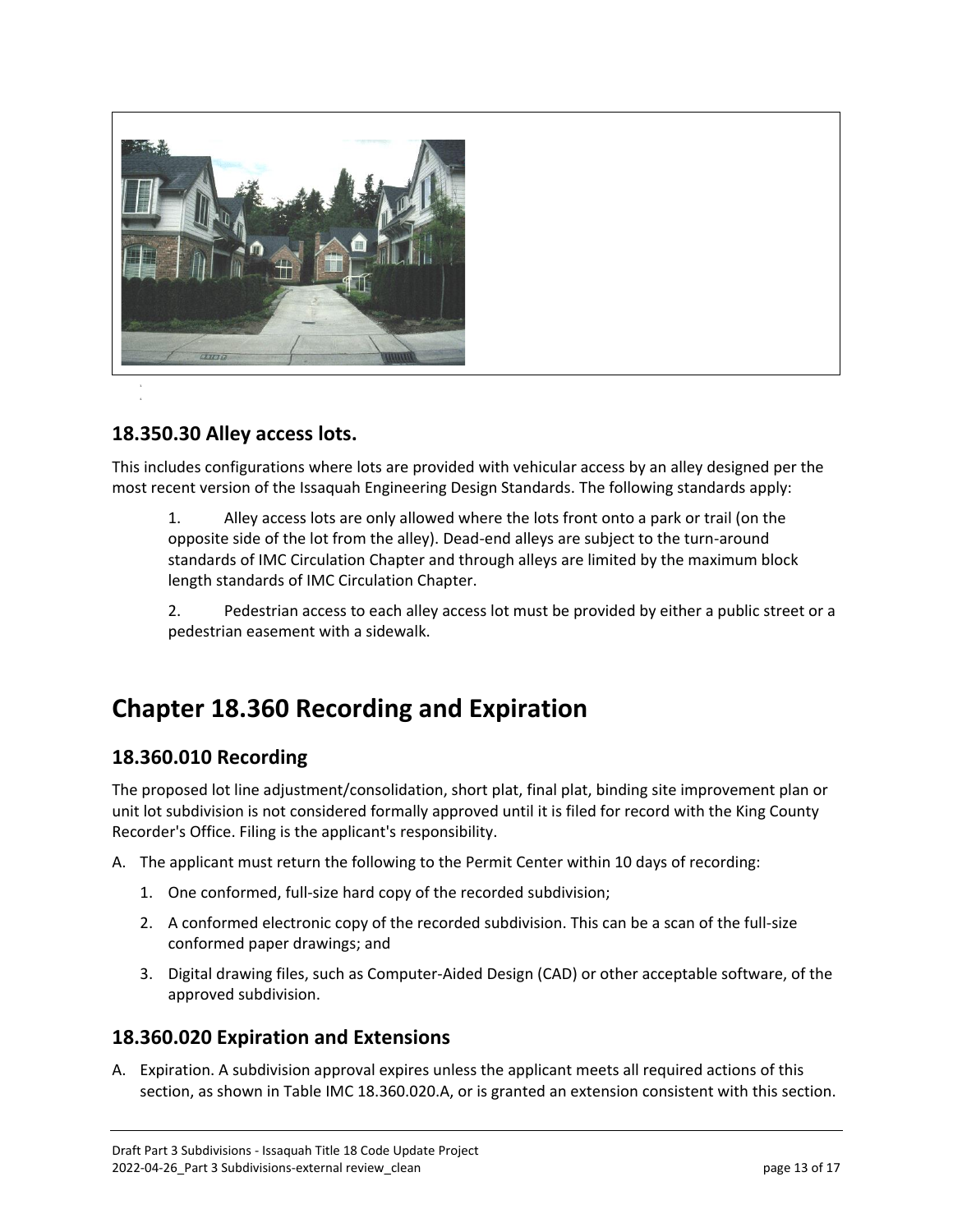| <b>Subdivision</b><br><b>Type</b>     | <b>Time Before</b><br><b>Approval Expires</b>               | <b>Action Required</b>                                    | Number of 1-Year<br><b>Extensions Allowed</b> |
|---------------------------------------|-------------------------------------------------------------|-----------------------------------------------------------|-----------------------------------------------|
| Lot Line<br>Adjustment                | 2 years                                                     | Record Approved Drawings                                  | $\mathbf{1}$                                  |
| <b>Short Plat</b>                     | 5 years                                                     | Construct Improvements<br><b>Record Approved Drawings</b> | 3 if consistent with<br>IMC 18.360.020.C      |
| <b>Preliminary Plat</b>               | 5 years                                                     | Construct improvements<br><b>Record Final Plat</b>        | 3 if consistent with<br>IMC 18.360.020.C      |
| <b>Final Plat</b>                     | 5 years from the<br>date of<br>preliminary plat<br>approval | <b>Record Final Plat</b>                                  | Not Applicable                                |
| <b>Binding Site Plan</b>              | 5 years                                                     | Construct improvements<br><b>Record Approved Drawings</b> | 3 if consistent with<br>IMC 18.360.020.C      |
| <b>Unit Lot</b><br><b>Subdivision</b> | 5 years                                                     | Construct improvements<br><b>Record Approved Drawings</b> | 3 if consistent with<br>IMC 18.360.020.C      |

**Table IMC 18.360.020.A Subdivision Approval Expiration and Extensions**

- B. Extension. Following the appropriate process defined at Chapter 18.200 IMC, Permits and Procedures, an applicant may seek an extension to approval expiration time established in IMC Table 18.360.020.A.
- C. Extension Criteria. An applicant may be eligible for an extension of up to one year if the request meets the following criteria:
	- 1. Timing. Requests for extension of subdivision approval must be submitted to the Department a minimum of 30 days prior to the expiration date and must describe the reasons an extension is justified. A properly submitted request for extension that is determined to be sufficient will delay the expiration of the approval until the decision on the extension takes place. The timely and proper submittal of a request for extension of a subdivision approval is the responsibility of the applicant.
	- 2. Considerations. The applicant must demonstrate the extension request is reasonable using following considerations:
		- a. Evidence of intention on the part of the applicant to complete the lot line adjustment, plat, binding site improvement plan or unit lot subdivision;
		- b. Unusual engineering problems, weather, or factors beyond the applicant's control; and/or
		- c. Changes in City construction standards and/or land use standards that might make additional review of the proposed subdivision advisable.
	- 3. Duration. The extension may be granted only in one-year increments. Each extension is considered individually.
	- 4. Failure to Obtain an Extension. If an applicant allows an extension to expire without applying for another or performing the required actions of the specific subdivision type shown in Table IMC 18.360.02.A, the project must resubmit for a new approval.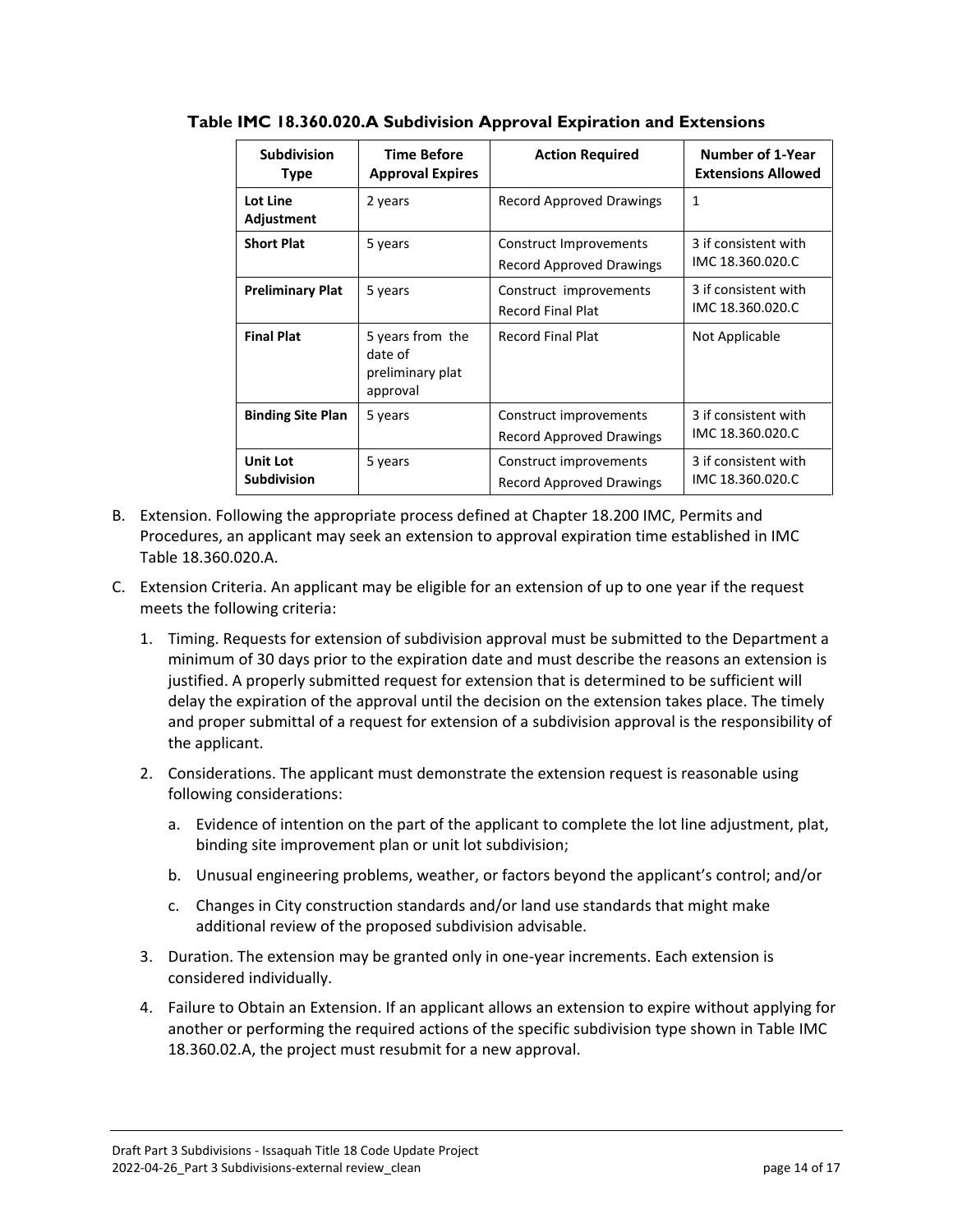# <span id="page-14-0"></span>**Chapter 18.380 Construction of Improvements.**

- $\mathbf{\dot{1}}$  Consolidated and separated deferred improvement text from IMC 18.13.280 since improvement deferrals apply to more than just Preliminary Plats.
- A. Construction of improvements.
	- 1. Permits. Prior to proceeding with any subdivision improvements, the applicant must obtain appropriate permits from the City as well as any permits required by federal, state, and local agencies.
	- 2. Design. All required improvements must be designed by a professional engineer licensed in the state of Washington and submitted to the City for review and approval before any construction starts. Improvement designs in plan and profile form must show street lines, sanitary sewers, storm sewers, water lines and any similar improvements drawn to a vertical to horizontal ratio of 10:1 unless otherwise approved by Director.
	- 3. Inspection and certification. A licensed engineer or a construction inspector supervised by the licensed engineer must supervise and inspect all subdivision improvements and certify in writing that all improvements were completed in accordance with plans and specifications as approved by the City.
	- 4. All required or conditioned improvements must be constructed in accordance with City standards or bonded for as described in Chapter 18.380 IMC, Bonding and Construction of Improvements. Submittal of as-built plans of all public improvements are required before the City accepts the improvements.
- B. Bonding for Deferred Improvements
	- 1. Written Notice. . It is the intent to have all infrastructure improvements required by a l, short plat, subdivision, BSIP, or unit lot subdivision constructed and approved by the City prior to final approval. Final approvals may not be granted until either all required improvements are constructed and approved, or sufficient bond has been posted in lieu of construction and approval An applicant wishing to defer construction of certain on-site improvements must provide written notice of proposed deferral at pre-submission meeting for Final Plat approval, or final approval of binding site improvement plan. Only in limited cases such as final lift for the roadway or other minor punch list items may the City accept a bond or other financial security in lieu of the completion and approval of the infrastructure improvements. The City will issue a Notice of Decision regarding the request.
	- 2. Amount. The applicant must furnish a bond to the City in an amount equal to 150% of the estimated cost of the deferred improvements as determined by the Public Works Director.
	- 3. Time Limit. Such bond, to be filed with and held by the City , must list the exact work to be performed by the applicant and specify that all of the deferred improvements be completed within one year.. If an extension is authorized by the City, the bond must be revised to reflect the new completion date.
	- 4. Check in Lieu of Bond. The applicant may substitute a certified or cashier's check, assignment of funds, or any other method of security acceptable to the City in lieu of a performance bond.
	- 5. Proceed Against Bond or Other Security. The City reserves the right, in addition to all other remedies available to it by law, to proceed against such bond or other security in lieu thereof.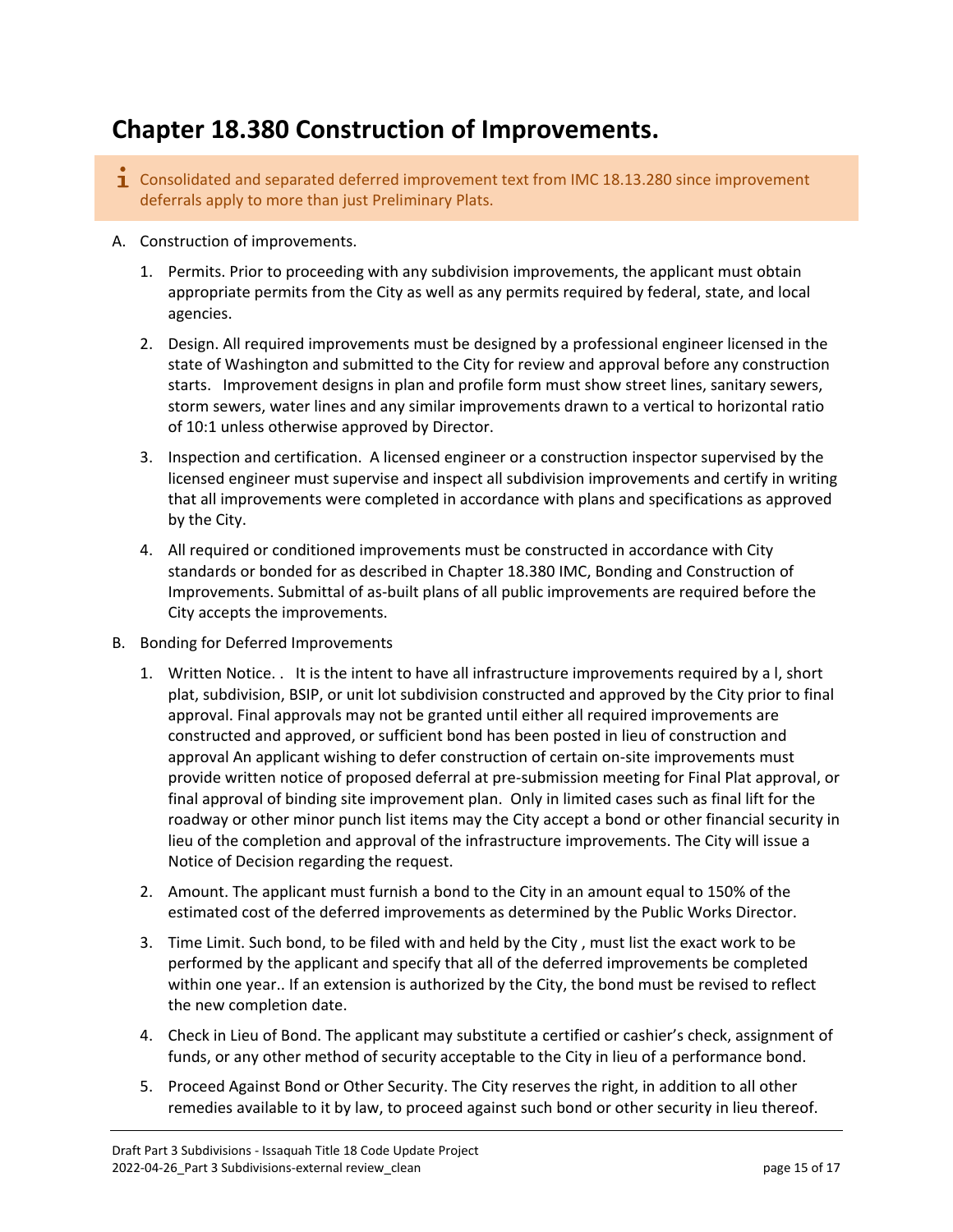6. Binding Upon Applicant. The requirement of the posting of any performance bond or other security is binding upon the applicant, heirs, successors, and assigns.

# <span id="page-15-0"></span>**Chapter 18.380 Subdivision Modifications.**

 $\mathbf{I}$  Modification language from 18.13.410 moved to broader section since it applies to more than just short plats.

### <span id="page-15-1"></span>**18.380.010 General provisions**

- A. Modifications to an approved subdivision must be reviewed as a new application unless they meet the minor modification criteria below.
- B. Requests for minor modifications must be submitted in writing by the applicant.
- C. Minor modifications approved after recording require the applicant to record a corrected subdivision with the King County Department of Records and return one hard copy and one electronic copy of the modified recording to the Department within 10 days of recording.

### <span id="page-15-2"></span>**18.380.020 Allowed minor modifications**

- A. An applicant may request a minor modification to any approved preliminary short plat, preliminary subdivision, preliminary BSIP, lot line adjustment or lot consolidation if it meets the criteria of this section. A requested modification to an approved subdivision that does not meet the criteria below must be processed as a new application. The City must review a proposed minor modification using the permit review procedures defined in Chapter 18.200 IMC, Permits and Procedures to ensure that the modification meets the following criteria.
	- 1. A minor modification:
		- a. Does not alter or vacate City easements, roads, or City-owned lands; and
		- b. Does not increase the number of lots; and
		- c. Maintains the design quality established by the original approval; and
		- d. Does not cause a significant change in environmental or land use impacts on or beyond the site; and
		- e. Is necessary due to circumstances that make accomplishing a condition or requirement of approval unfeasible or detrimental to the public interest.
- B. The Notice of Decision must include the following:
	- 1. A description of the original approval and the proposed amendment; and
	- 2. An analysis of the proposed modification using the applicable decision criteria, including the facts upon which the decision and any conditions for the project are based; and
	- 3. A statement that the modification is approved, approved with conditions, or denied subject to the provisions of this part.
- C. Final plat modifications shall also meet the requirements of RCW 58.17.215 with the approval made by a hearing examiner. Upon receipt of an application for alteration, the city shall provide notice of the application to all owners of property within the subdivision, and as provided for in